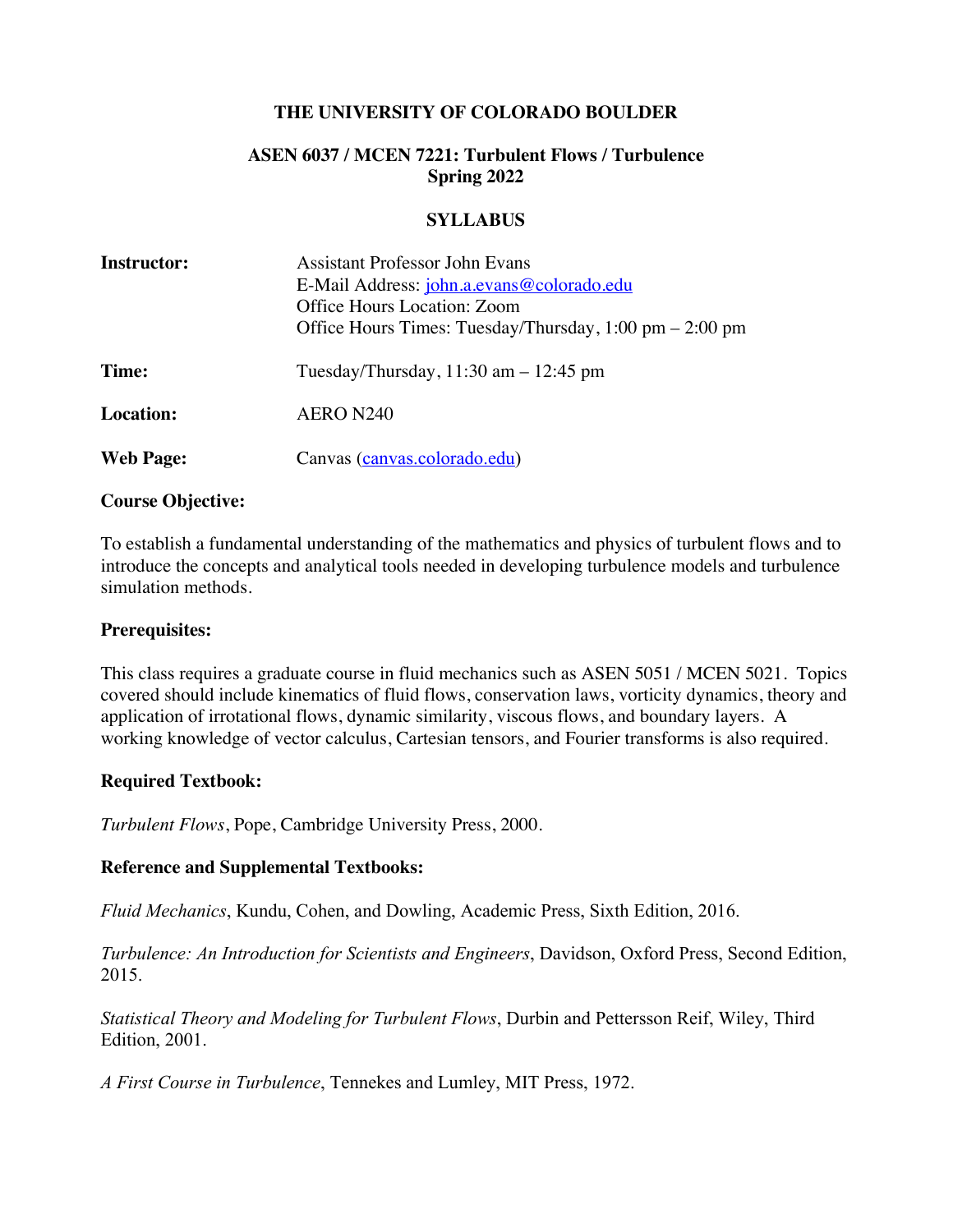*Turbulence: The Legacy of A.N. Kolmogorov*, Frisch, Cambridge Press, 1995.

# **Topics:**

### **1. Turbulence Theory**

- a. Statistical Description of Turbulence
- b. Mean Flow Equations
- c. Free Shear Flows
- d. Wall-Bounded Flows
- e. The Scales of Turbulent Motion

### **2. Turbulence Modeling and Simulation**

- a. Direct Numerical Simulation (DNS)
- b. Reynolds Averaged Navier-Stokes (RANS) Models
	- i. Turbulent Viscosity Models
	- ii. Reynolds Stress Transport Models
- c. Large Eddy Simulation (LES)

### **Class Format:**

The class meets twice a week for an hour and fifteen minutes of formal lecture and discussion.

### **Grading:**

30% Homework Assignments 30% Midterm Exam 15% Literature Review Project 25% Final Project

Grades will be posted to the class website on Canvas.

### **Reading Assignments:**

Reading assignments are assigned frequently through the course website and are to be completed before lecture. The lecture should help to clarify and supplement what students have read. If a student has any questions on the reading material, the student should contact the instructor by Slack or e-mail who will address the question during lecture.

# **Homework Policy:**

There will be six homework assignments throughout the semester. Homework assignments are to be turned in through the course website by the start of class on their due date. Students should make an effort to turn in assignments that are organized, professional looking, and legible.

Each homework assignment will consist of a number of problems and be worth 100 points, of which 50 points will be assigned for "completeness" and 50 points will be assigned for "correctness". All problems associated with an assignment will count toward the "completeness" score. Only one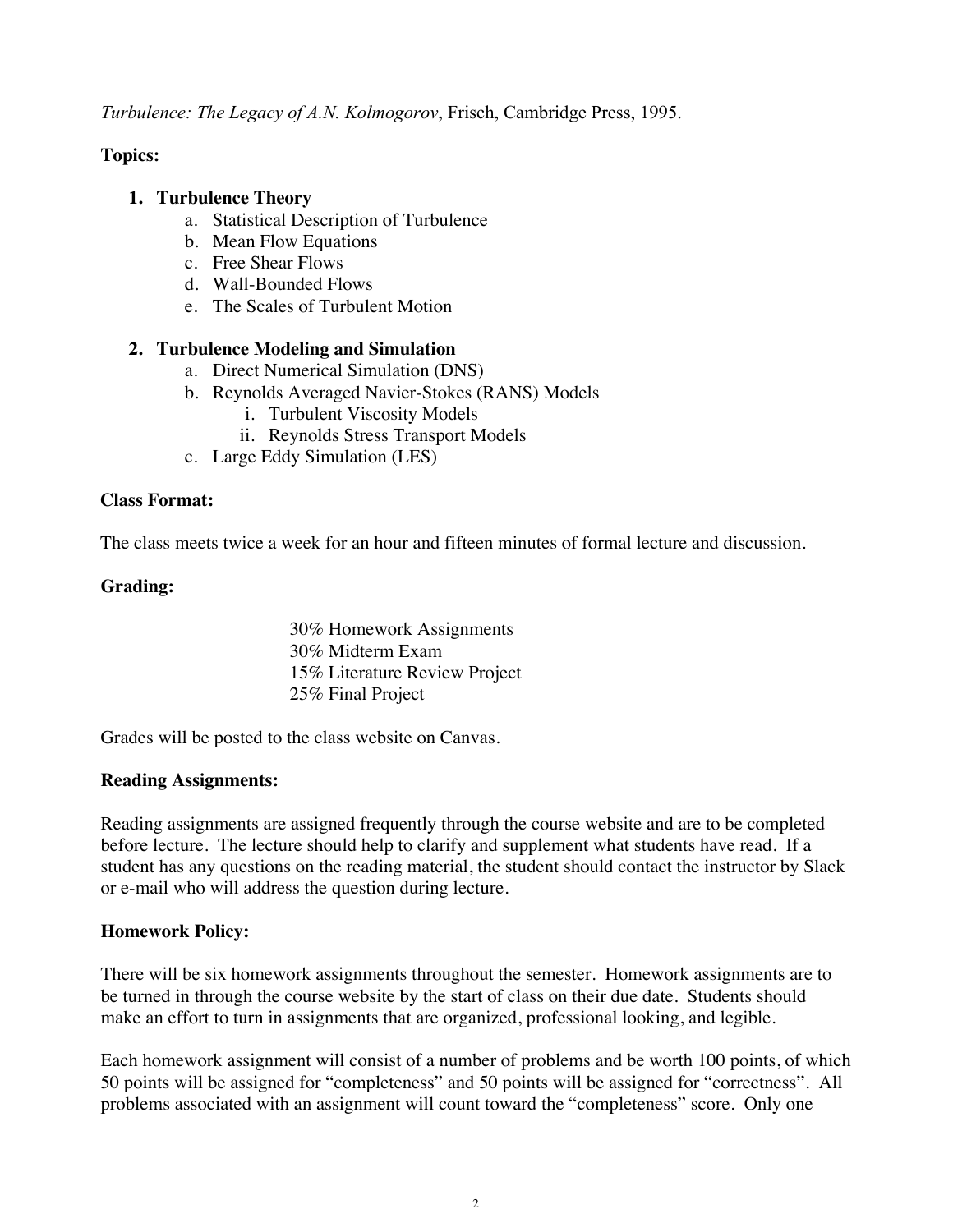problem associated with an assignment will count toward the "correctness" score. Homework solutions will be made available for each assignment so students can "self-grade" their performance on problems only graded on the basis of "completion".

Collaboration is permitted on homework. This means students may discuss the means and methods for solving problems and even compare answers, but students are not free to copy someone's assignment. The work that a student turns in must be his or her own – copying is not allowed for any assignment and will not be tolerated. Students who are caught copying (or providing his or her assignment to another) will receive an "F" for the course and reported to the Dean's office for further punitive action.

# **Examination Policy:**

The midterm examination will cover all "Turbulence Theory" material in the course including lecture, discussions, and homework. The midterm examination will be take-home and open-book.

Collaboration on the midterm examination will not be tolerated. Students who are caught in these activities will receive an "F" for the course and reported to the Dean's office for further punitive action. Students are free to ask the instructor any clarification questions.

### **Literature Review Project:**

A literature review project will be assigned during the fourth week of the semester. For this project, students will review a highly-cited journal article on either turbulence theory or turbulence modeling and simulation. The deliverable of the project will consist of a review paper which summarizes the main results of the article, reflects on the impact of the article, and identifies what new questions the article raises.

# **Final Project:**

A final project will be assigned before the spring break. For this project, students will either (i) conduct a statistical analysis of turbulence simulation data, (ii) conduct a statistical analysis of turbulence experimental data, (iii) conduct a comparison of turbulence modeling approaches using a standard turbulent benchmark problem, (iv) examine the efficacy of a turbulence modeling approach for several turbulent benchmark problems, or (v) pursue their own topic with the instructor's permission. The deliverable of the project will consist of a journal-style paper, the details of which will be discussed when the project is assigned.

### **Slack:**

A Slack channel has been created to foster communication. Students will receive an e-mail invitation to join this channel. Students can use Slack to ask questions regarding lecture material, homework assignments, the midterm exam, the literature review project, and the final project. Slack is the instructor's preferred means of communication, and he will make every effort to respond to Slack messages within 24 hours.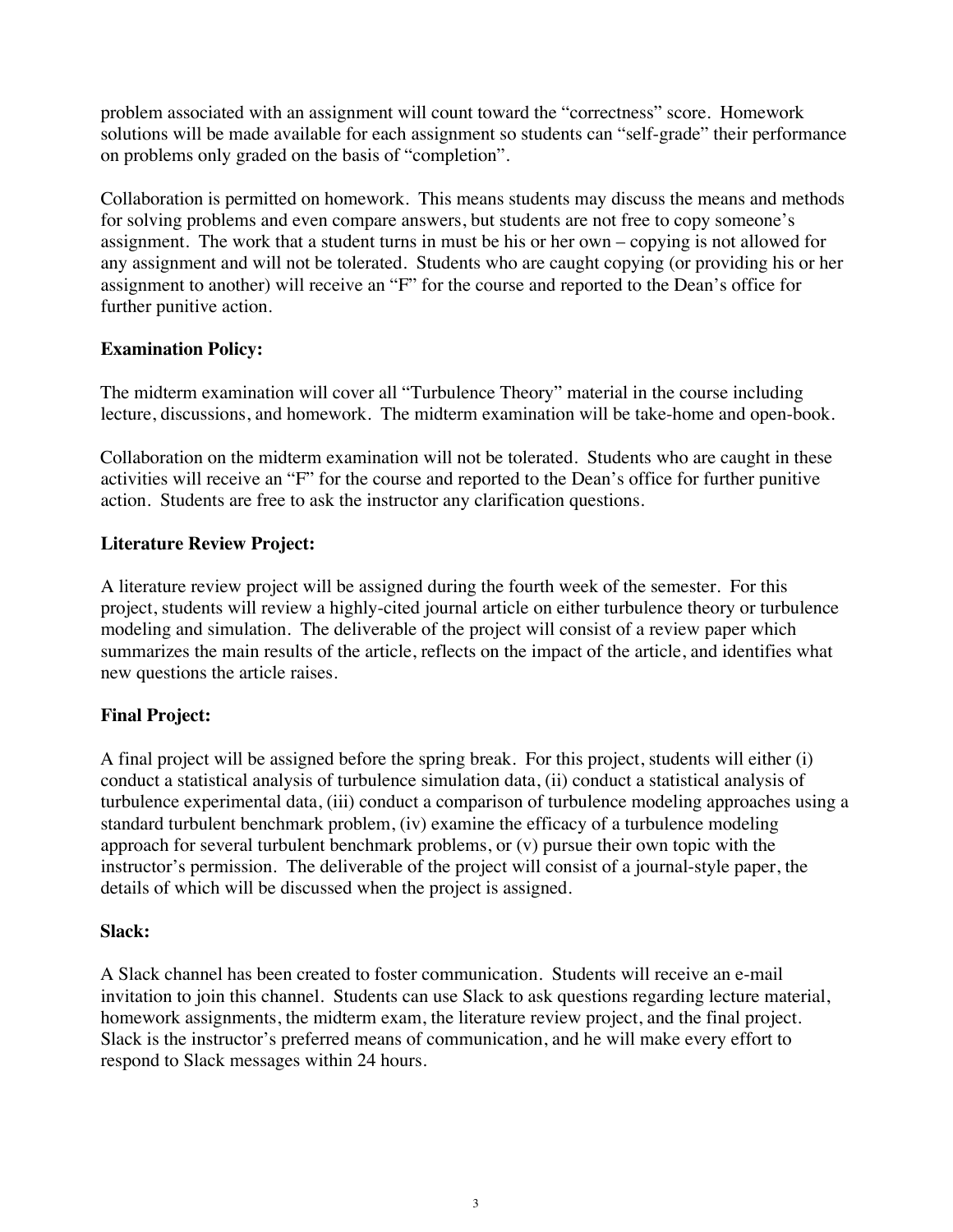### **Late Submission Policy:**

Generally speaking, late submissions will not be accepted. That being said, we are living in unusual times, so please contact the instructor if you are unable to submit any of the homework assignments, the midterm exam, the literature review project, or the final project due to illness, technical issues, or other challenging extenuating circumstances. Reasonable accommodations will be made where appropriate provided you contact the instructor before the submission due date.

### **Requirements for COVID-19:**

As a matter of public health and safety due to the pandemic, all members of the CU Boulder community and all visitors to campus must follow university, department and building requirements and all public health orders in place to reduce the risk of spreading infectious disease. Students who fail to adhere to these requirements will be asked to leave class, and students who do not leave class when asked or who refuse to comply with these requirements will be referred to Student Conduct and Conflict Resolution. For more information, see the policy on classroom behavior and the Student Code of Conduct. If you require accommodation because a disability prevents you from fulfilling these safety measures, please follow the steps in the "Accommodation for Disabilities" statement on this syllabus.

CU Boulder currently requires masks in classrooms and laboratories regardless of vaccination status. This requirement is a precaution to supplement CU Boulder's COVID-19 vaccine requirement. Exemptions include individuals who cannot medically tolerate a face covering, as well as those who are hearing-impaired or otherwise disabled or who are communicating with someone who is hearing-impaired or otherwise disabled and where the ability to see the mouth is essential to communication. If you qualify for a mask-related accommodation, please follow the steps in the "Accommodation for Disabilities" statement on this syllabus. In addition, vaccinated instructional faculty who are engaged in an indoor instructional activity and are separated by at least 6 feet from the nearest person are exempt from wearing masks if they so choose.

If you feel ill and think you might have COVID-19, if you have tested positive for COVID-19, or if you are unvaccinated or partially vaccinated and have been in close contact with someone who has COVID-19, you should stay home and follow the further guidance of the Public Health Office(contacttracing@colorado.edu). If you are fully vaccinated and have been in close contact with someone who has COVID-19, you do not need to stay home; rather, you should self-monitor for symptoms and follow the further guidance of the **Public Health** Office (contacttracing@colorado.edu).

### **Accommodation for Disabilities:**

If you qualify for accommodations because of a disability, please submit your accommodation letter from Disability Services to your faculty member in a timely manner so that your needs can be addressed. Disability Services determines accommodations based on documented disabilities in the academic environment. Information on requesting accommodations is located on the Disability Services website. Contact Disability Services at 303-492-8671 or dsinfo@colorado.edu for further assistance. If you have a temporary medical condition, see Temporary Medical Conditions on the Disability Services website.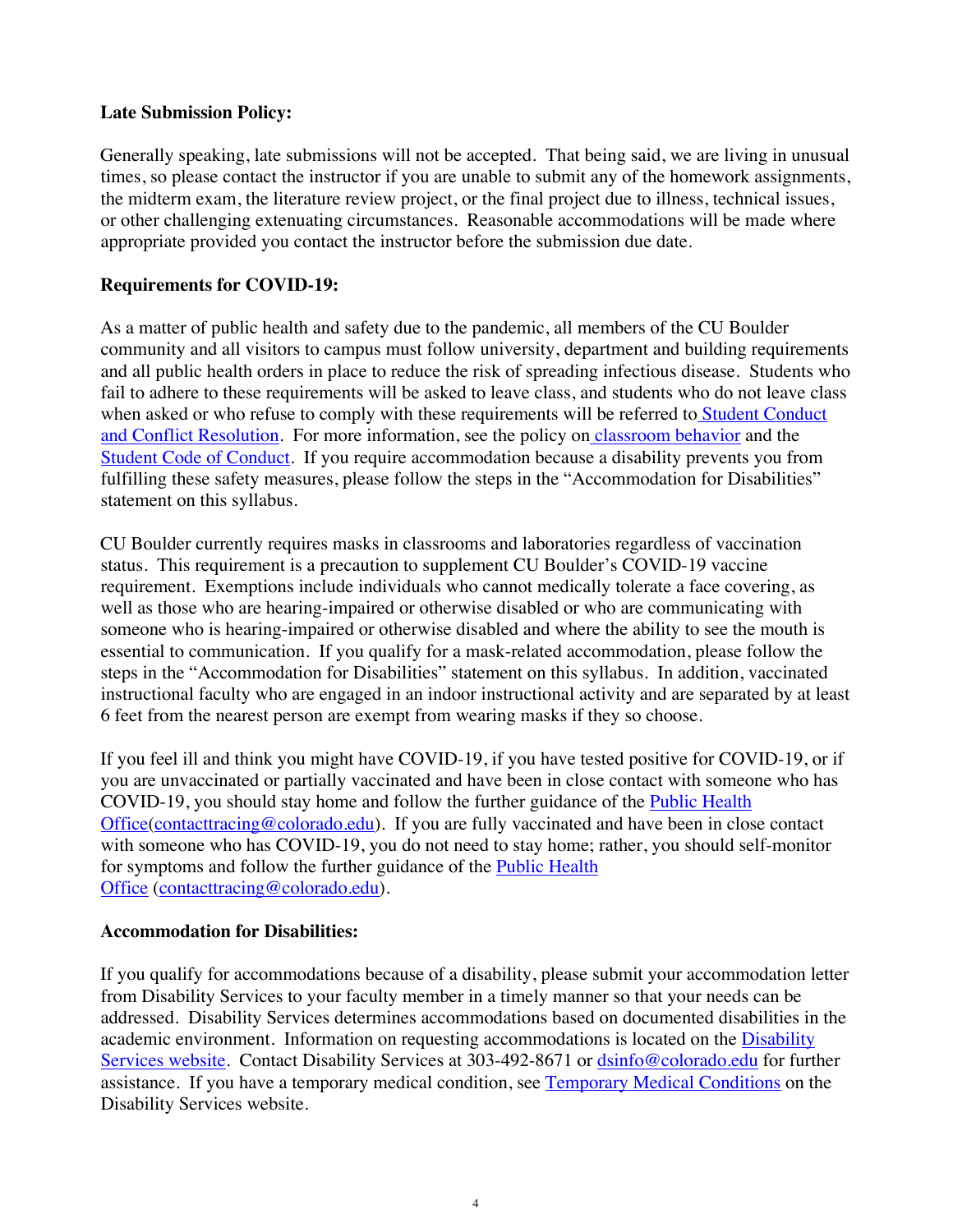### **Classroom Behavior:**

Both students and faculty are responsible for maintaining an appropriate learning environment in all instructional settings, whether in person, remote or online. Those who fail to adhere to such behavioral standards may be subject to discipline. Professional courtesy and sensitivity are especially important with respect to individuals and topics dealing with race, color, national origin, sex, pregnancy, age, disability, creed, religion, sexual orientation, gender identity, gender expression, veteran status, political affiliation, or political philosophy. For more information, see the policies on classroom behavior and the Student Conduct & Conflict Resolution policies.

### **Preferred Student Names and Pronouns:**

CU Boulder recognizes that students' legal information doesn't always align with how they identify. Students may update their preferred names and pronouns via the student portal; those preferred names and pronouns are listed on instructors' class rosters. In the absence of such updates, the name that appears on the class roster is the student's legal name.

# **Honor Code:**

All students enrolled in a University of Colorado Boulder course are responsible for knowing and adhering to the Honor Code academic integrity policy. Violations of the Honor Code may include, but are not limited to: plagiarism, cheating, fabrication, lying, bribery, threat, unauthorized access to academic materials, clicker fraud, submitting the same or similar work in more than one course without permission from all course instructors involved, and aiding academic dishonesty. All incidents of academic misconduct will be reported to the Honor Code (honor@colorado.edu); 303-492-5550). Students found responsible for violating the academic integrity policy will be subject to nonacademic sanctions from the Honor Code as well as academic sanctions from the faculty member. Additional information regarding the Honor Code academic integrity policy can be found on the Honor Code website.

### **Sexual Misconduct, Discrimination, Harassment and/or Related Retaliation:**

CU Boulder is committed to fostering an inclusive and welcoming learning, working, and living environment. The university will not tolerate acts of sexual misconduct (harassment, exploitation, and assault), intimate partner violence (dating or domestic violence), stalking, or protected-class discrimination or harassment by or against members of our community. Individuals who believe they have been subject to misconduct or retaliatory actions for reporting a concern should contact the Office of Institutional Equity and Compliance (OIEC) at 303-492-2127 or email cureport@colorado.edu. Information about university policies, reporting options, and the support resources can be found on the **OIEC** website.

Please know that faculty and graduate instructors have a responsibility to inform OIEC when they are made aware of incidents of sexual misconduct, dating and domestic violence, stalking, discrimination, harassment, and/or related retaliation, to ensure that individuals impacted receive information about their rights, support resources, and reporting options. To learn more about reporting and support options for a variety of concerns, visit Don't Ignore It.